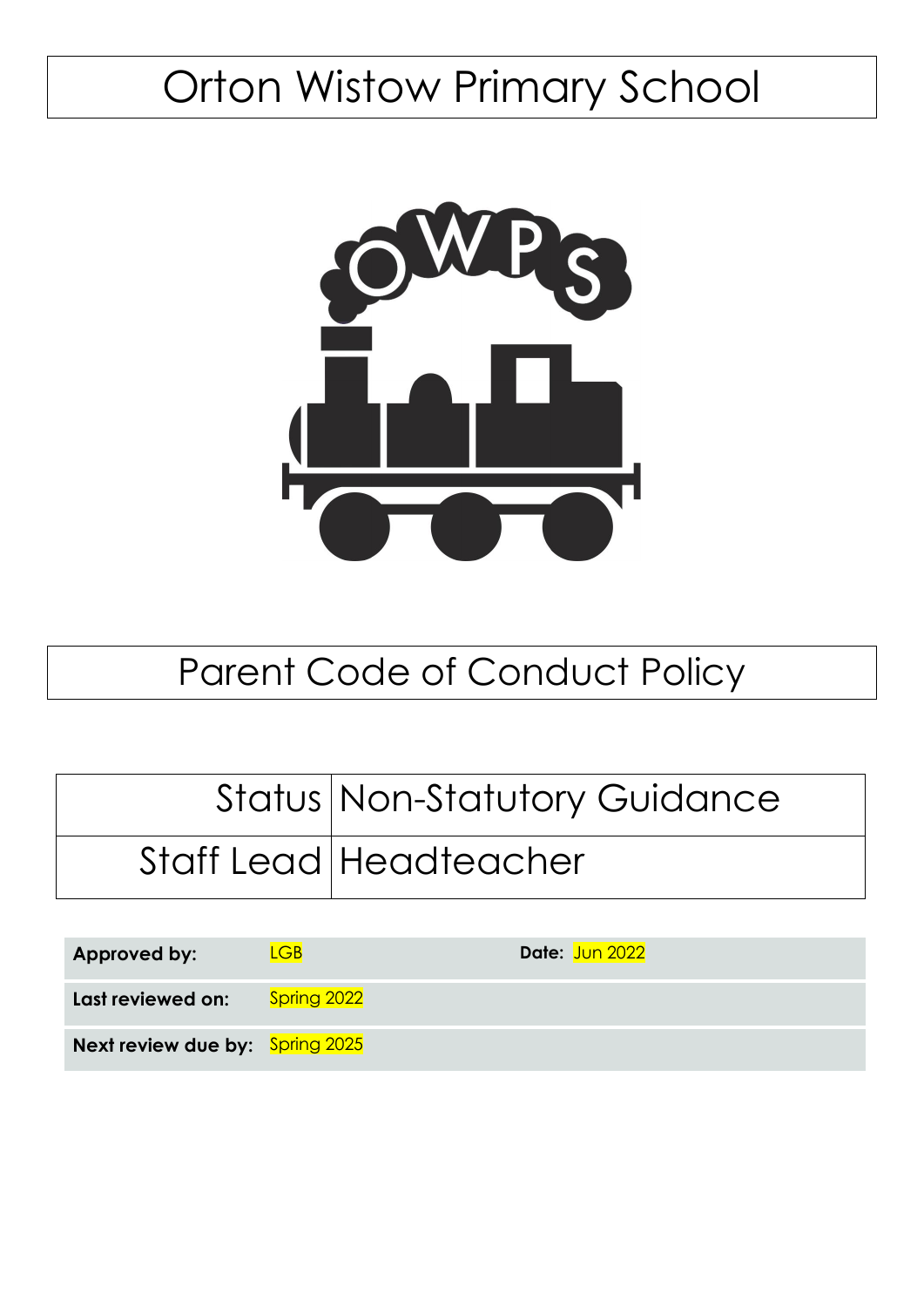## **1. Purpose and Scope**

At Orton Wistow Primary School we believe it's important to:

- o Work in partnership with parents to support their child's learning
- o Create a safe, respectful and inclusive environment for pupils, staff and parents
- o Model appropriate behaviour for our pupils at all times

To help us do this, we set clear expectations and guidelines on behaviour for all members of our community. This includes staff (through the Staff Code of Conduct) and pupils (through our Positive Behaviour Policy).

This code of conduct aims to help the school work together with parents by setting guidelines on appropriate behaviour.

We use the term 'parents' to refer to:

- o Anyone with parental responsibility for a pupil
- o Anyone caring for a child (such as grandparents or child-minders)

### **2. Our Expectations of Parents and Carers**

We expect parents, carers and other visitors to:

- o Respect the ethos, vision and values of our school this includes the PRIDE Code (Polite, Respect, Independent, Do your best and Everybody matters)
- o Work together with staff in the best interests of our pupils
- o Treat all members of the school community with respect setting a good example with speech and behaviour
- o Seek a peaceful solution to all issues
- o Correct their own child's behaviour (or those in their care), particularly in public, where it could lead to conflict, aggression or unsafe conduct
- o Approach the right member of school staff to help resolve any issues of concern

#### **3. Behaviour that Will Not be Tolerated**

- o Disrupting, or threatening to disrupt, school operations (including events on the school grounds and sports team matches)
- o Swearing, or using offensive language
- o Displaying a temper, or shouting at members of staff, pupils or other parents
- o Threatening another member of the school community
- o Sending abusive messages to another member of the school community, including via text, email or social media
- o Posting defamatory, offensive or derogatory comments about the school, its staff or any member of its community, on social media platforms
- o Use of physical punishment against your child while on school premises
- o Any aggressive behaviour (including verbally or in writing) towards another child or adult
- o Disciplining another person's child please bring any behaviour incidents to a member of staff's attention
- o Smoking or drinking alcohol on the school premises (unless alcohol has been allowed at a specific event)
- o Possessing or taking drugs (including legal highs)
- o Bringing dogs onto the school premises (other than guide dogs)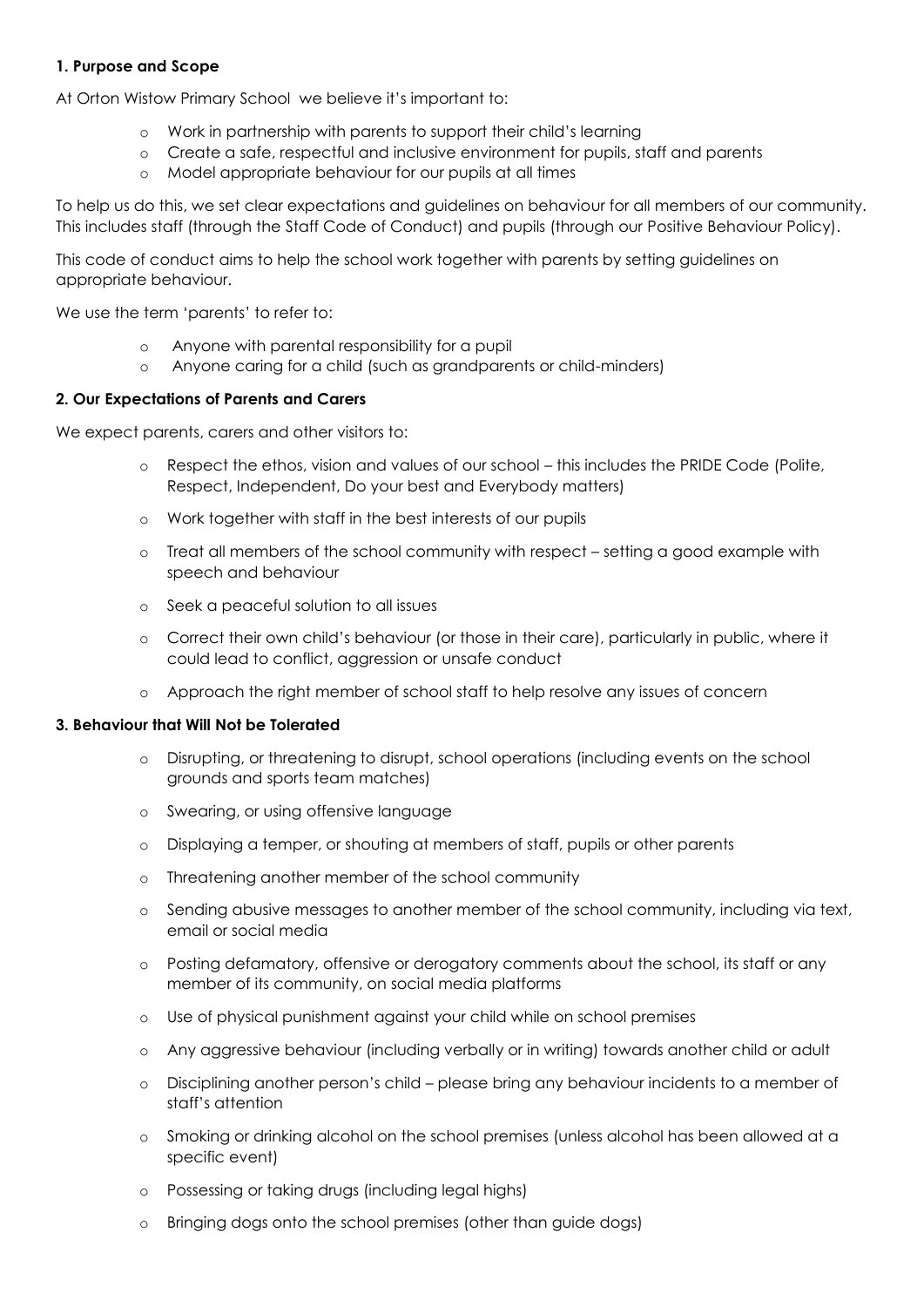# **4. Breaching the Code of Conduct**

If the school suspects or becomes aware, that a parent has breached the code of conduct, the school will gather information from those involved and speak to the parent about the incident.

Depending on the nature of the incident, the school may then:

- o Send a warning letter to the parent
- o Invite the parent into school to meet with a senior member of staff or the headteacher
- o Contact the appropriate authorities (in cases of criminal behaviour)
- o Seek advice from the trust's legal team regarding further action (in cases of conduct that may be libellous or slanderous)
- o Ban the parent from the school site

The school will always respond to an incident proportionally. The final decision on how to respond to breaches of the code of conduct rests with the headteacher.

The headteacher will consult the chair of governors before banning a parent from the school site.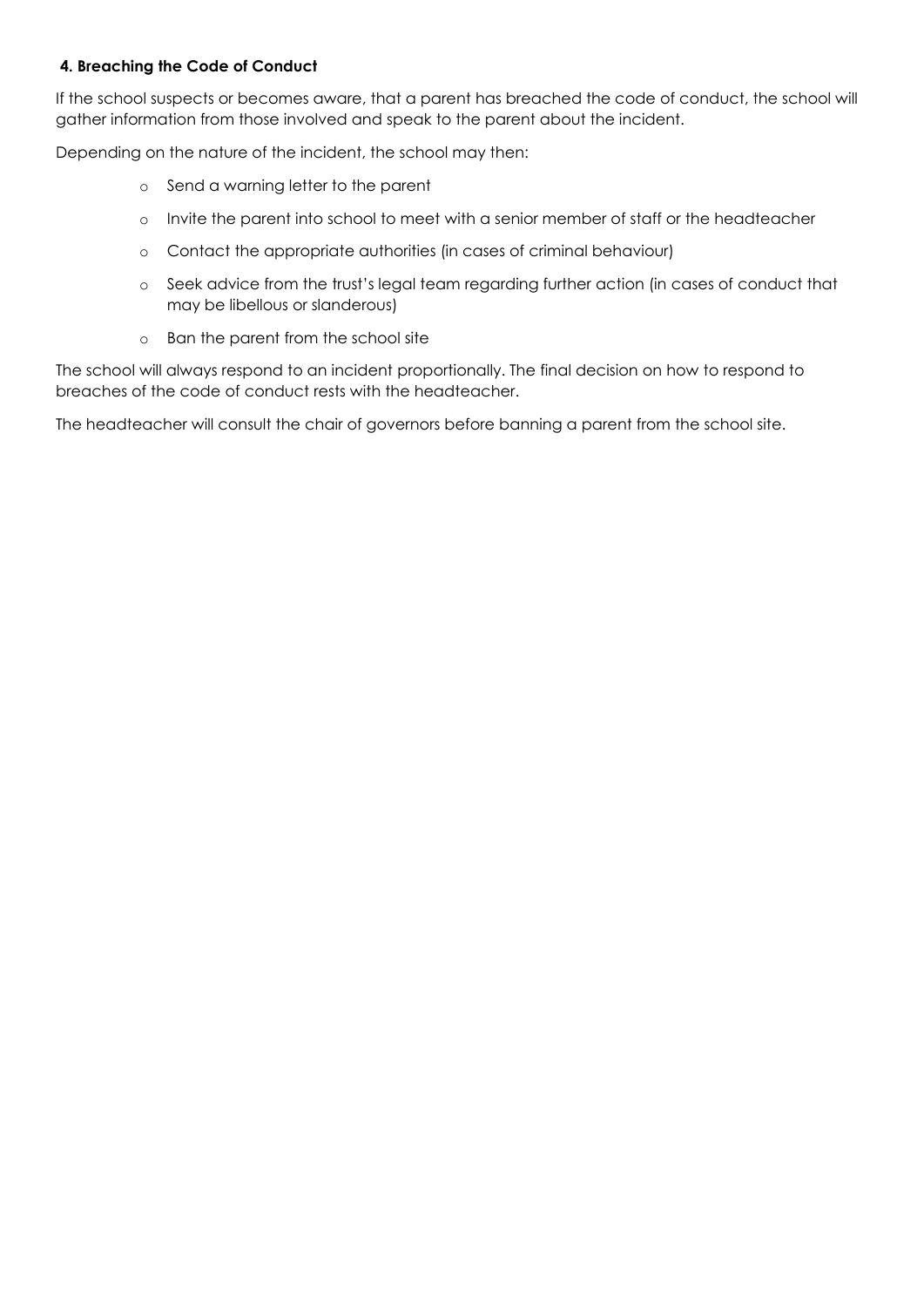#### **Appendix 1: Model Letters**

#### **Initial warning letter from the headteacher**

Dear [parent name],

I've received a report about your conduct on **[time and date].** 

[Summary of incident, include location, its effect on staff, pupils and other parents.]

If the incident is minor, add:

This behaviour is not in keeping with our parent code of conduct. **[Please find a copy attached to this** letter.]

If the incident is more serious, add:

As written in our parent code of conduct, we do not tolerate this kind of behaviour in our school. [Please find a copy attached to this letter.]

We believe that all staff, pupils and parents are entitled to a safe, respectful and inclusive environment, and that parents are as responsible for creating this environment as school staff.

**Continue with:** 

Further breaches of the code of conduct may result in a ban from the school premises.

If you want to invite the parent in for a meeting, add:

I'd like to invite you in to school to discuss this incident, and how we can work together to prevent similar issues in the future.

Please contact the school office on **[phone number]** to book an appointment.

Yours sincerely

Headteacher